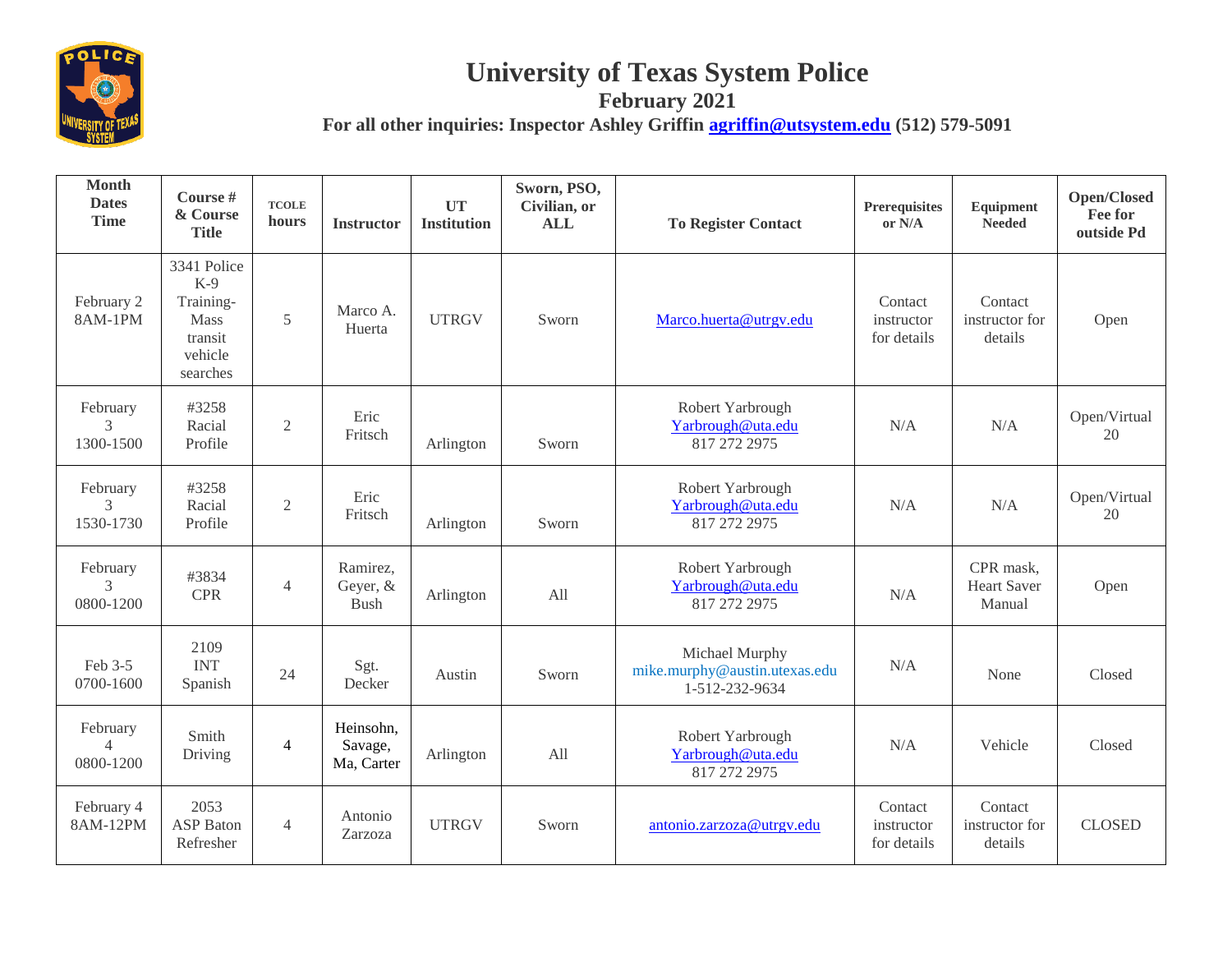| <b>Month</b><br><b>Dates</b><br><b>Time</b> | Course #<br>& Course<br><b>Title</b>                            | <b>TCOLE</b><br>hours | <b>Instructor</b>                          | <b>UT</b><br><b>Institution</b> | Sworn, PSO,<br>Civilian, or<br><b>ALL</b>                        | <b>To Register Contact</b>                            | Prerequisites<br>or N/A              | Equipment<br><b>Needed</b>           | Open/Closed<br>Fee for<br>outside Pd |
|---------------------------------------------|-----------------------------------------------------------------|-----------------------|--------------------------------------------|---------------------------------|------------------------------------------------------------------|-------------------------------------------------------|--------------------------------------|--------------------------------------|--------------------------------------|
| February 5<br>10AM-12PM                     | 3343<br>OC<br>Refresher                                         | $\mathfrak{2}$        | Antonio<br>Zarzoza                         | <b>UTRGV</b>                    | Sworn                                                            | antonio.zarzoza@utrgv.edu                             | Contact<br>instructor<br>for details | Contact<br>instructor for<br>details | <b>CLOSED</b>                        |
| February 8<br>10AM-12PM                     | 3343<br>OC<br>Refresher                                         | $\sqrt{2}$            | Antonio<br>Zarzoza                         | <b>UTRGV</b>                    | Sworn                                                            | antonio.zarzoza@utrgv.edu                             | Contact<br>instructor<br>for details | Contact<br>instructor for<br>details | <b>CLOSED</b>                        |
| February 9<br>8AM-1PM                       | 3341 Police<br>$K-9$<br>Training-<br>Interior                   | 5                     | Marco A.<br>Huerta                         | <b>UTRGV</b>                    | Sworn                                                            | Marco.huerta@utrgv.edu                                | Contact<br>instructor<br>for details | Contact<br>instructor for<br>details | Open                                 |
| February 9th<br>0600-0800                   | 3027<br>De-<br>escalation                                       | $\sqrt{2}$            | Armstrong<br>C.Dorsey                      | <b>UTMB</b><br>Galveston        | Tele-<br>communicator<br>and Public<br>Safety Officer<br>Officer | Officer Olga Joseph<br>olmolis@utmb.edu               | N/A                                  | Pen and paper<br>to take notes       | Closed                               |
| February<br>9<br>0800-1200                  | #3344<br>Taser<br>Recertificat<br>ion                           | $\overline{4}$        | Lee, King,<br>Speer,<br>Aguirre,<br>Seidel | Arlington                       | Sworn                                                            | Robert Yarbrough<br>Yarbrough@uta.edu<br>817 272 2975 | N/A                                  | Taser, 2<br>cartridges               | Virtual and in-<br>person.<br>Open   |
| February 9th<br>1000-1200                   | 3844<br>Behavioral<br>Health<br>Crisis<br>Response<br>Refresher | $\overline{2}$        | R.Erwin                                    | <b>UTMB</b><br>Galveston        | Tele-<br>communicator<br>and Public<br>Safety Officer<br>Officer | Officer Olga Joseph<br>olmolis@utmb.edu               | N/A                                  | Pen and paper<br>to take notes       | Closed                               |
| February 9th<br>1200-1330                   | 3340<br>Crowd<br>Control                                        | 1                     | Cooper<br>Joseph<br>Dorsey                 | <b>UTMB</b><br>Galveston        | Tele-<br>communicator<br>and Public<br>Safety Officer            | Officer Olga Joseph<br>olmolis@utmb.edu               | N/A                                  | Pen and paper<br>to take notes       | Closed                               |
| February 9th<br>1330-1430                   | 3930<br>Ethics                                                  | 1                     | Cooper<br>Joseph<br>Dorsey                 | <b>UTMB</b><br>Galveston        | Tele-<br>communicator<br>and Public<br>Safety Officer            | Officer Olga Joseph<br>olmolis@utmb.edu               | $\rm N/A$                            | Pen and paper<br>to take notes       | Closed                               |
| February 9th<br>1430-1530                   | 3799<br>All<br>Hazards<br>plan                                  | 1                     | Cooper<br>Erwin                            | <b>UTMB</b><br>Galveston        | Tele-<br>communicator<br>and Public<br>Safety Officer            | Officer Olga Joseph<br>olmolis@utmb.edu               | N/A                                  | Pen and paper<br>to take notes       | Closed                               |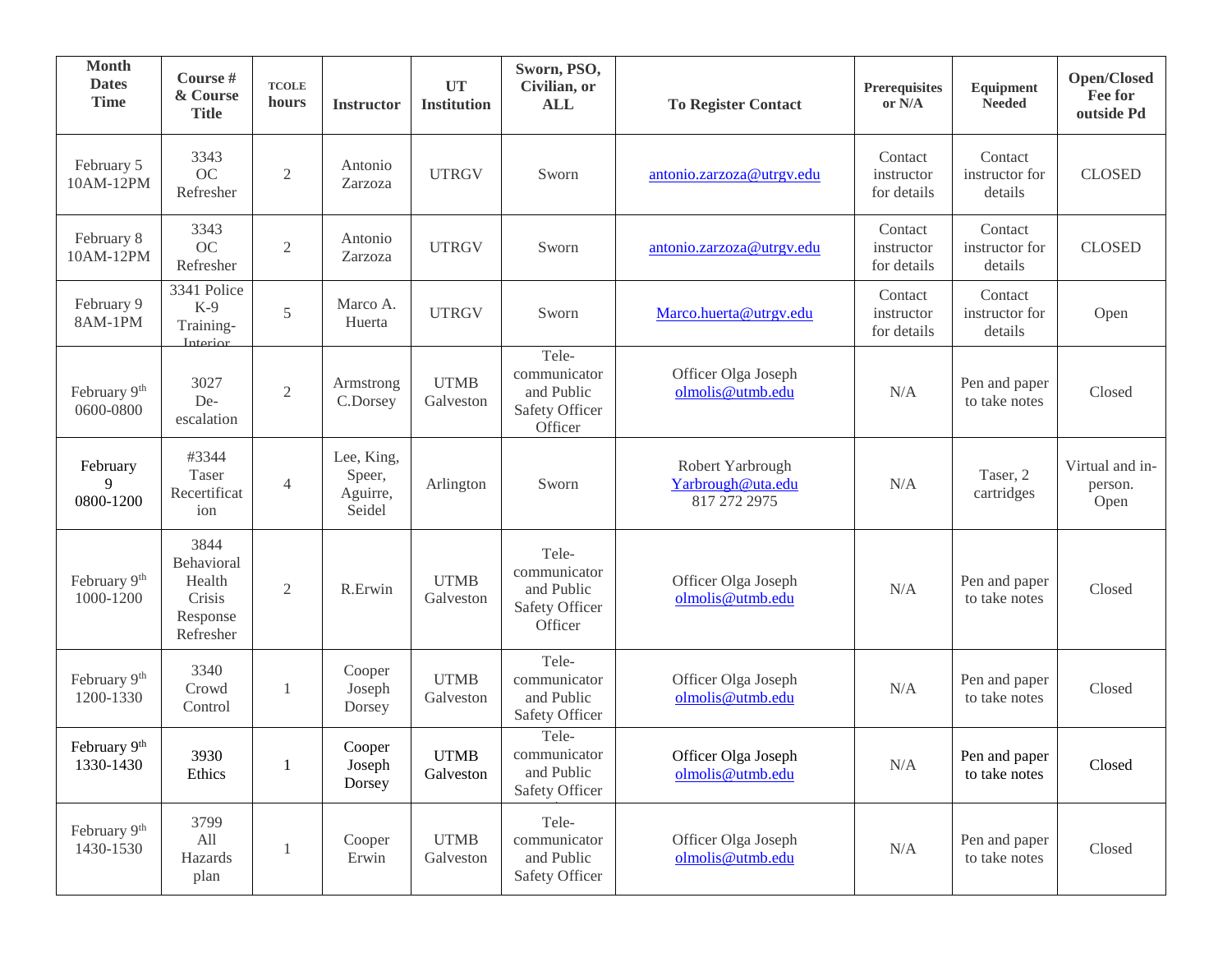| <b>Month</b><br><b>Dates</b><br><b>Time</b> | Course #<br>& Course<br><b>Title</b>                 | <b>TCOLE</b><br>hours | <b>Instructor</b>              | <b>UT</b><br><b>Institution</b> | Sworn, PSO,<br>Civilian, or<br><b>ALL</b> | <b>To Register Contact</b>                                        | <b>Prerequisites</b><br>or N/A          | Equipment<br><b>Needed</b>           | Open/Closed<br>Fee for<br>outside Pd |
|---------------------------------------------|------------------------------------------------------|-----------------------|--------------------------------|---------------------------------|-------------------------------------------|-------------------------------------------------------------------|-----------------------------------------|--------------------------------------|--------------------------------------|
| February 9th<br>1630-1800                   | 3308<br>Officer<br>Safety                            | 1                     | A. Erwin                       | <b>UTMB</b><br>Galveston        | Sworn                                     | Officer Olga Joseph<br>olmolis@utmb.edu                           | N/A                                     | Duty Rig<br>No live<br>weapons       | Open                                 |
| Feb 9-10<br>0700-1600                       | 2107<br><b>INT</b><br>Use of<br>Force                | 16                    | Ferris                         | UT-Austin                       | Sworn                                     | Michael Murphy<br>mike.murphy@austin.utexas.edu<br>1-512-232-9634 | N/A                                     | None                                 | Closed                               |
| February<br>10<br>0800-1200                 | #9909<br>Officer<br>Involved<br>Shooting<br>Training | $\overline{4}$        | Chad<br>Matlock                | Arlington                       | Sworn                                     | Robert Yarbrough<br>Yarbrough@uta.edu<br>817 272 2975             | N/A                                     | N/A                                  | Open                                 |
| February<br>10<br>1300-1700                 | #9909<br>Officer<br>Involved<br>Shooting<br>Training | $\overline{4}$        | Chad<br>Matlock                | Arlington                       | Sworn                                     | Robert Yarbrough<br>Yarbrough@uta.edu<br>817 272 2975             | N/A                                     | N/A                                  | Open                                 |
| February 10<br>10AM-12PM                    | 3343<br>OC<br>Refresher                              | $\overline{2}$        | Antonio<br>Zarzoza             | <b>UTRGV</b>                    | Sworn                                     | antonio.zarzoza@utrgv.edu                                         | Contact<br>instructor<br>for details    | Contact<br>instructor for<br>details | <b>CLOSED</b>                        |
| February 11<br>8AM-12PM                     | 2053<br><b>ASP</b> Baton<br>Refresher                | $\overline{4}$        | Antonio<br>Zarzoza             | <b>UTRGV</b>                    | Sworn                                     | antonio.zarzoza@utrgv.edu                                         | Contact<br>instructor<br>for details    | Contact<br>instructor for<br>details | <b>CLOSED</b>                        |
| February11 <sup>th</sup><br>1800-2200       | 3347<br>Taser<br>Recert                              | $\overline{4}$        | C.McGee                        | <b>UTMB</b><br>Galveston        | Sworn                                     | Officer Olga Joseph<br>olmolis@utmb.edu                           | Commission<br>Police<br>Officers        | Duty Rig<br>No live<br>weapons       | Open                                 |
| February 11 <sup>th</sup><br>2230-0230      | 3312<br><b>ALERRT</b><br>Recert                      | $\overline{4}$        | N.Layer<br>F.Diaz<br>D.Armstea | <b>UTMB</b><br>Galveston        | Sworn                                     | Officer Olga Joseph<br>olmolis@utmb.edu                           | Commission<br>Police<br>Officers        | Duty Rig<br>No live<br>weapons       | Open                                 |
| February 12<br>0230-0430                    | 3844<br>Behavioral<br>Health<br>Crisis               | $\overline{2}$        | Erwin<br>S. Carr               | <b>UTMB</b><br>Galveston        | Sworn                                     | Officer Olga Joseph<br>olmolis@utmb.edu                           | Commission<br>Police<br><b>Officers</b> | Duty Rig<br>No live<br>weapons       | Open                                 |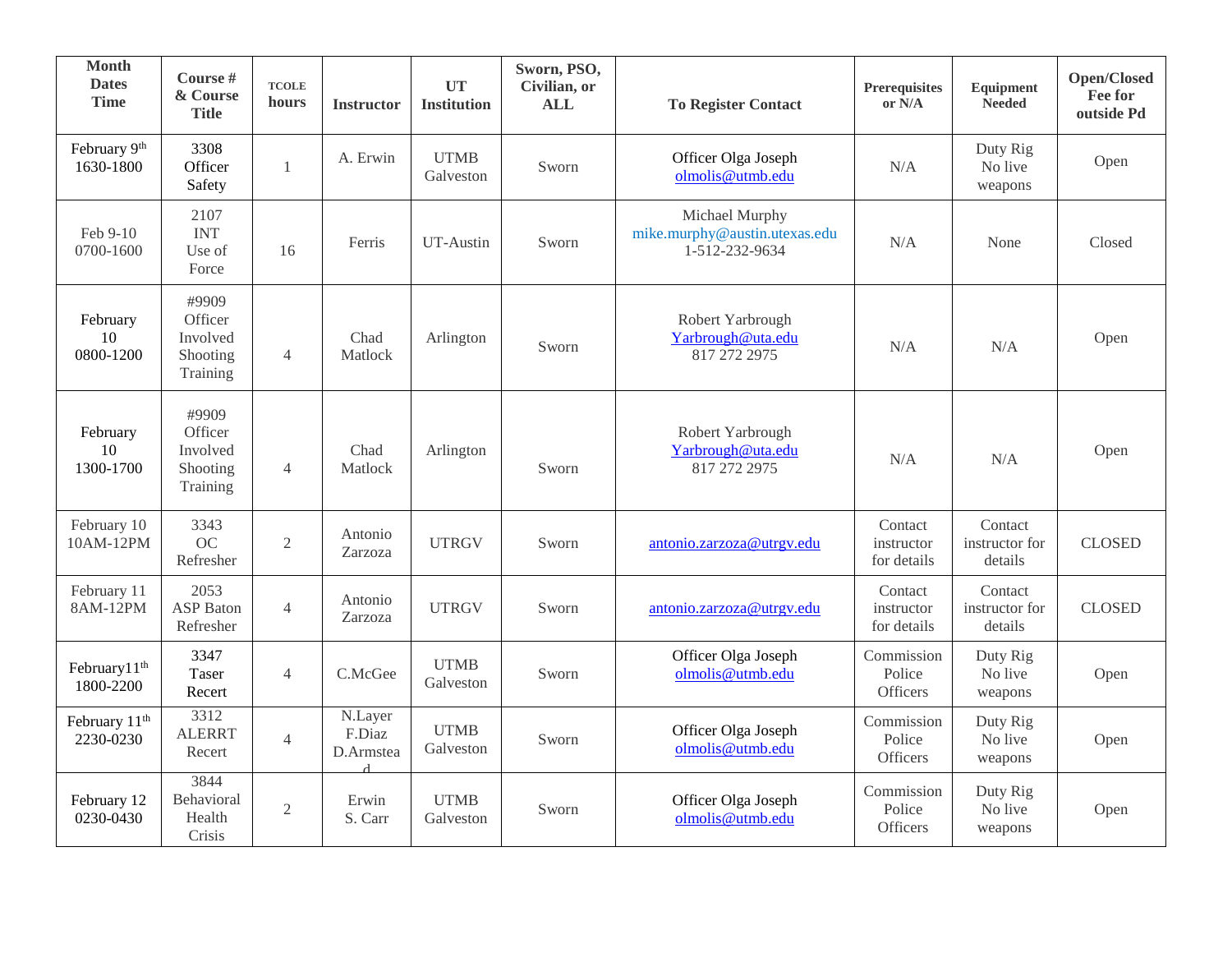| <b>Month</b><br><b>Dates</b><br><b>Time</b> | Course #<br>& Course<br><b>Title</b>                                 | <b>TCOLE</b><br>hours | <b>Instructor</b>      | <b>UT</b><br><b>Institution</b> | Sworn, PSO,<br>Civilian, or<br><b>ALL</b> | <b>To Register Contact</b>                                        | Prerequisites<br>or N/A              | Equipment<br><b>Needed</b>           | Open/Closed<br>Fee for<br>outside Pd |
|---------------------------------------------|----------------------------------------------------------------------|-----------------------|------------------------|---------------------------------|-------------------------------------------|-------------------------------------------------------------------|--------------------------------------|--------------------------------------|--------------------------------------|
| February 12<br>0430-0600                    | 3308<br>Officer<br>Safety                                            | $\mathbf{1}$          | Erwin<br>S. Carr       | <b>UTMB</b><br>Galveston        | Sworn                                     | Officer Olga Joseph<br>olmolis@utmb.edu                           | Commission<br>Police<br>Officers     | Duty Rig<br>No live<br>weapons       | Open                                 |
| February<br>$15-16$<br>8AM-5PM              | 3322<br>Patrol Rifle<br>Course                                       | 16                    | DeRohn<br>Trevino      | <b>UTRGV</b>                    | Sworn                                     | antonio.zarzoza@utrgv.edu                                         | Contact<br>training<br>officer       | Contact<br>training<br>officer       | <b>CLOSED</b>                        |
| February 16<br>8AM-1PM                      | 3341 Police<br>$K-9$<br>Training-<br>Passive<br>indication<br>drills | 5                     | Marco A.<br>Huerta     | <b>UTRGV</b>                    | Sworn                                     | Marco.huerta@utrgv.edu                                            | Contact<br>instructor<br>for details | Contact<br>instructor for<br>details | Open                                 |
| February<br>16<br>0800-1200                 | 3347<br>Less Lethal<br><b>ECD</b><br>Update                          | $\overline{4}$        | Paladie                | <b>UT</b> Health<br><b>SA</b>   | Sworn                                     | Ryan O'Connor<br>oconnorr@uthscsa.edu<br>210-567-8919             | NA                                   | Duty Belt<br>2 Cartridges            | Open                                 |
| February<br>16<br>1200-1400                 | 3343<br>Less Lethal<br>Chemical<br>Weapons                           | $\overline{2}$        | Paladie                | UT Health<br><b>SA</b>          | Sworn                                     | Ryan O'Connor<br>oconnorr@uthscsa.edu<br>210-567-8919             | NA                                   | Note Taking<br>Materials             | Open                                 |
| February<br>16<br>1400-1800                 | 3806<br>Hazardous<br>Materials                                       | $\overline{4}$        | Boatright<br>Gutierrez | UT Health<br><b>SA</b>          | Sworn                                     | Ryan O'Connor<br>oconnorr@uthscsa.edu<br>210-567-8919             | <b>NA</b>                            | Note Taking<br>Materials             | Open                                 |
| Feb 16-17<br>0700-1600                      | 2108<br>Arrest,<br>Search &<br>Seizure                               | 16                    | Roland                 | UT-Austin                       | Sworn                                     | Michael Murphy<br>mike.murphy@austin.utexas.edu<br>1-512-232-9634 | N/A                                  | None                                 | Closed                               |
| February<br>17<br>0800-1700                 | 2040<br>Defensive<br><b>Tactics</b>                                  | 8                     | Funke                  | <b>UT</b> Health<br><b>SA</b>   | Sworn                                     | Ryan O'Connor<br>oconnorr@uthscsa.edu<br>210-567-8919             | NA                                   | Note Taking<br>Materials             | Open                                 |
| February 17<br>10AM-12PM                    | 3343<br>OC<br>Refresher                                              | $\mathfrak{2}$        | Antonio<br>Zarzoza     | <b>UTRGV</b>                    | Sworn                                     | antonio.zarzoza@utrgv.edu                                         | Contact<br>instructor<br>for details | Contact<br>instructor for<br>details | <b>CLOSED</b>                        |